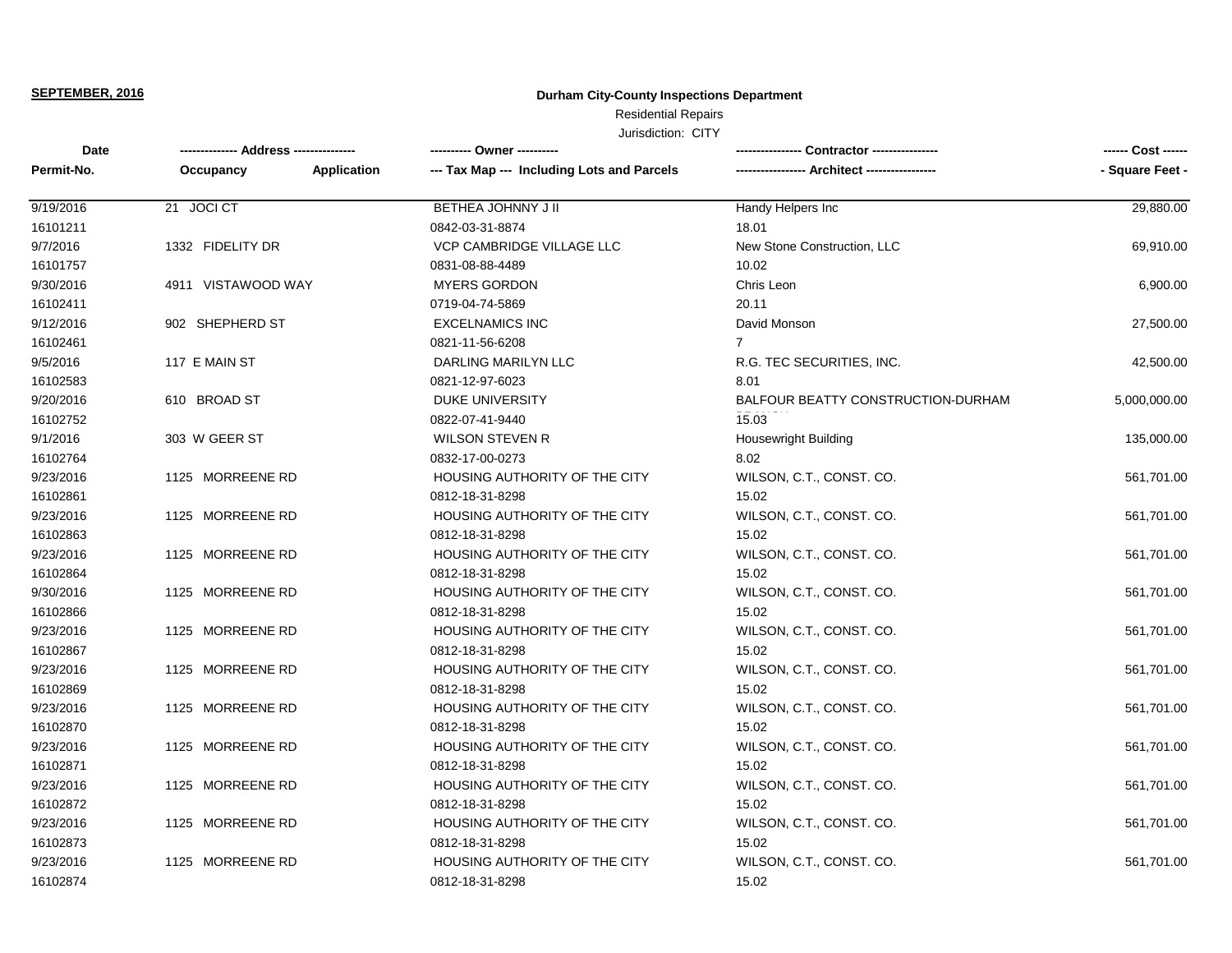# **Durham City-County Inspections Department**

# Residential Repairs

| Date       | ------------- Address --------------- |             | ---------- Owner ----------                | Contractor ---------------<br>---------------- |                 |
|------------|---------------------------------------|-------------|--------------------------------------------|------------------------------------------------|-----------------|
| Permit-No. | Occupancy                             | Application | --- Tax Map --- Including Lots and Parcels | --- Architect -----------                      | - Square Feet - |
| 9/23/2016  | 1125 MORREENE RD                      |             | HOUSING AUTHORITY OF THE CITY              | WILSON, C.T., CONST. CO.                       | 561,701.00      |
| 16102875   |                                       |             | 0812-18-31-8298                            | 15.02                                          |                 |
| 9/23/2016  | 1125 MORREENE RD                      |             | HOUSING AUTHORITY OF THE CITY              | WILSON, C.T., CONST. CO.                       | 561,701.00      |
| 16102876   |                                       |             | 0812-18-31-8298                            | 15.02                                          |                 |
| 9/29/2016  | 4524 S ALSTON AVE                     |             | SV GLOBAL LLC                              | ANDRE ALLEN                                    | 1,000.00        |
| 16102956   |                                       |             | 0738-03-23-7101                            | 20.14                                          |                 |
| 9/1/2016   | 115 S BRIGGS AVE                      |             | SUMMIT CHURCH-HOMESTEAD                    | Malcom Reed                                    | 23,000.00       |
| 16103033   |                                       |             | 0831-15-73-1415                            | 10.01                                          |                 |
| 9/8/2016   | 108 GREGMOOR CT                       |             | MERITAGE HOMES OF THE                      | MANN-LYMAN CONSTRUCTION LLC.                   | 16,570.00       |
| 16103044   |                                       |             | 0717-04-61-8913                            | 20.12                                          |                 |
| 9/1/2016   | 4507 ROCKY SPRINGS RD                 |             | <b>LOBBAD ZIAD</b>                         | KENBURN RESTORATION, LLC.                      | 35,000.00       |
| 16103066   |                                       |             | 0803-04-63-3321                            | 17.07                                          |                 |
| 9/30/2016  | 826 GASTON MANOR DR                   |             | <b>CARLILE REX TRUSTEE</b>                 | NORTH CAROLINA EXTERIORS                       | 19,850.00       |
| 16103067   |                                       |             | 0769-03-32-8569                            | 19                                             |                 |
| 9/26/2016  | 112 HARDEE ST                         |             | ORGANISTA AURELIA SALDANA                  | Aurelia Saldana Organista                      | 5,000.00        |
| 16103088   |                                       |             | 0831-12-95-5686                            | 10.02                                          |                 |
| 9/8/2016   | 12 FOX CHASE LN                       |             | <b>MARSH NOAH</b>                          | Noah and Sarah Marsh                           | 2,000.00        |
| 16103092   |                                       |             | 0719-04-61-7007                            | 20.11                                          |                 |
| 9/19/2016  | 3920 PLYMOUTH RD                      |             | <b>HERVEY AARON S</b>                      | Zeigler Classic Homes & Renovations, Inc.      | 39,000.00       |
| 16103115   |                                       |             | 0719-01-48-7172                            | 20.08                                          |                 |
| 9/19/2016  | 2506 TRYON RD                         |             | <b>SLOTKIN MATTHEW B</b>                   | A.G. BUILDERS                                  | 114,057.00      |
| 16103157   |                                       |             | 0811-13-03-9428                            | 20.17                                          |                 |
| 9/8/2016   | 318 SIR GAWAIN WAY                    |             | <b>SCOTT WALTER</b>                        | <b>Walter Scott</b>                            | 7,000.00        |
| 16103161   |                                       |             | 0718-02-77-6155                            | 20.11                                          |                 |
| 9/19/2016  | 2020 SPRUNT AVE                       |             | <b>MARTIN MICHAEL R</b>                    | SWEAT EQUITY CONSTRUCTION                      | 7,000.00        |
| 16103202   |                                       |             | 0822-09-26-4874                            | 4.01                                           |                 |
| 9/14/2016  | 4809 KINLOCK DR                       |             | <b>KLEIN CHRIS</b>                         | SCHREIBER CONSTRUCTION                         | 38,660.00       |
| 16103203   |                                       |             | 0824-01-26-1629                            | 16.03                                          |                 |
| 9/12/2016  | 3125 CORNWALL RD                      |             | WANNEMACHER DAVID E                        | WOODS, CHARLES, BUILDER                        | 475,000.00      |
| 16103223   |                                       |             | 0810-18-40-7057                            | 20.08                                          |                 |
| 9/21/2016  | 216 MORNINGSIDE DR                    |             | STANDARD PACIFIC OF THE                    | Paul Howell                                    | 8,600.00        |
| 16103224   |                                       |             | 0729-03-04-0480                            | 20.11                                          |                 |
| 9/1/2016   | 4553 MALVERN RD                       |             | DARRAGH WILLIAM J                          | My Guys Remodeling Inc                         | 96,590.00       |
| 16103239   |                                       |             | 0719-03-22-4163                            | 20.08                                          |                 |
| 9/1/2016   | 15 HARVEY PL                          |             | CETINKAYA-RUNDEL MINE                      | FOX GENERAL CONTRACTING                        | 46,383.00       |
| 16103278   |                                       |             | 0811-06-40-5072                            | 20.17                                          |                 |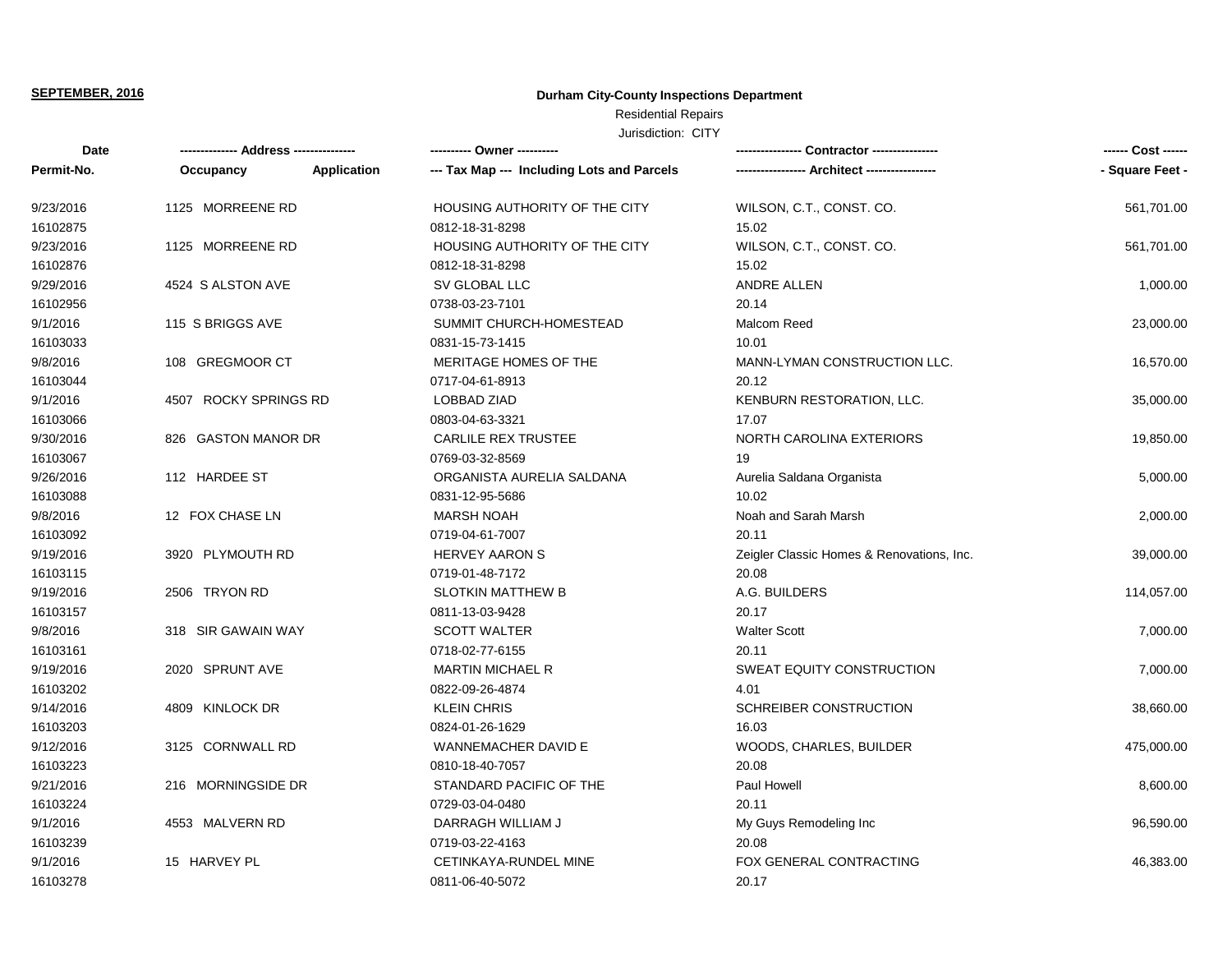# **Durham City-County Inspections Department**

# Residential Repairs

| Date       |                     |             | ---------- Owner ----------                |                                                 | ------ Cost ------ |
|------------|---------------------|-------------|--------------------------------------------|-------------------------------------------------|--------------------|
| Permit-No. | Occupancy           | Application | --- Tax Map --- Including Lots and Parcels | --- Architect -----------------                 | - Square Feet -    |
| 9/26/2016  | 6874 GARRETT RD     |             | HOPE VALLEY BAPTIST CHURCH                 | Michael J Dossett                               | 27,741.00          |
| 16103296   |                     |             | 0719-01-10-4071                            | 20.18                                           |                    |
| 9/19/2016  | 3205 LOCHINVAR DR   |             | MIKSZTA JOHN                               | CUSTOM QUALITY CARPENTRY LLC.                   | 106,074.00         |
| 16103297   |                     |             | 0801-04-54-3613                            | 20.17                                           |                    |
| 9/2/2016   | 110 FOREST OAKS DR  |             | FOREST OAKS OWNERS ASSOC                   | Prince & Sons, Inc.                             | 7,500.00           |
| 16103313   |                     |             | 0812-01-16-0374                            | 17.06                                           |                    |
| 9/6/2016   | 2332 CHARLOTTE ST   |             | <b>BROGDEN IRIS H</b>                      | CHC, Clyde Hance Construction - T/A Clyde Hance | 33,375.00          |
| 16103315   |                     |             | 0813-16-94-6840                            | 17.05                                           |                    |
| 9/9/2016   | 3603 FOXWOOD PL     |             | YARGER WILLIAM ELLSWORTH                   | Triangle Renovations, Inc.                      | 7,500.00           |
| 16103319   |                     |             | 0813-04-45-9045                            | 17.07                                           |                    |
| 9/7/2016   | 710 KENT ST         |             | SELF HELP VENTURES FUND                    | ANDRE ALLEN                                     | 1,000.00           |
| 16103364   |                     |             | 0821-10-47-0493                            | 5                                               |                    |
| 9/19/2016  | 919 FERNCREST DR    |             | <b>HERNANDEZ ARACELI</b>                   | ARACELI HERNANDEZ                               | 3,500.00           |
| 16103369   |                     |             | 0823-15-54-1646                            | 17.05                                           |                    |
| 9/8/2016   | 3704 CAMBRIDGE RD   |             | <b>WOLFE RICHARD N</b>                     | Longleaf Building & Restoration Inc.            | 42,385.20          |
| 16103393   |                     |             | 0800-01-29-2940                            | 20.17                                           |                    |
| 9/22/2016  | 2117 WOODROW ST     |             | <b>KRZYWY HENRY J</b>                      | <b>CUSTOM QUALITY CARPENTRY LLC.</b>            | 60,000.00          |
| 16103395   |                     |             | 0822-09-15-5656                            | 4.01                                            |                    |
| 9/27/2016  | 208 MONMOUTH AVE    |             | <b>GOLDMAN BAILEY</b>                      | Jeff Goldman                                    | 29,000.00          |
| 16103404   |                     |             | 0832-17-01-5441                            | $\mathfrak{p}$                                  |                    |
| 9/8/2016   | 1808 GLENDALE AVE   |             | FOWLER GRANT C                             | <b>GLASGOW VENTURES, LLC</b>                    | 5,339.00           |
| 16103405   |                     |             | 0832-13-03-9709                            | 2                                               |                    |
| 9/1/2016   | 3309 POWERS LN      |             | <b>BROWER CHARLES</b>                      | TaraMar, Inc.                                   | 3,600.00           |
| 16103409   |                     |             | 0803-02-96-8622                            | 17.07                                           |                    |
| 9/19/2016  | 1503 CAPSTONE DR    |             | MERITAGE HOMES OF THE                      | Jasmine McGhee                                  | 1,100.00           |
| 16103423   |                     |             | 0717-04-71-0774                            | 20.12                                           |                    |
| 9/1/2016   | 3326 PINAFORE DR    |             | DEASON JOHN P III                          | <b>Advanced Structural Repair</b>               | 19,505.00          |
| 16103431   |                     |             | 0801-04-71-4077                            | 20.17                                           |                    |
| 9/9/2016   | 105 S MAPLE ST      |             | <b>MURPHY STACY B</b>                      | Rawlings Contracting LLC                        | 20,000.00          |
| 16103443   |                     |             | 0831-15-53-5433                            | 10.01                                           |                    |
| 9/8/2016   | 704 CONSTITUTION DR |             | SOUTHLAND ASSOCIATES INC                   | SEARS HOME IMPROVEMENT PRODUCTS, INC.           | 18,610.00          |
| 16103444   |                     |             | 0802-04-94-3576.000                        | 17.06                                           |                    |
| 9/2/2016   | 4619 STILLVIEW DR   |             | <b>BRACEY DAVID M</b>                      | FS, LLC                                         | 5,500.00           |
| 16103446   |                     |             | 0824-01-45-4938                            | 16.03                                           |                    |
| 9/2/2016   | 515 WOODWINDS DR    |             | <b>TOLER LAURA J</b>                       | FS, LLC                                         | 3,800.00           |
| 16103447   |                     |             | 0719-04-91-0573                            | 20.11                                           |                    |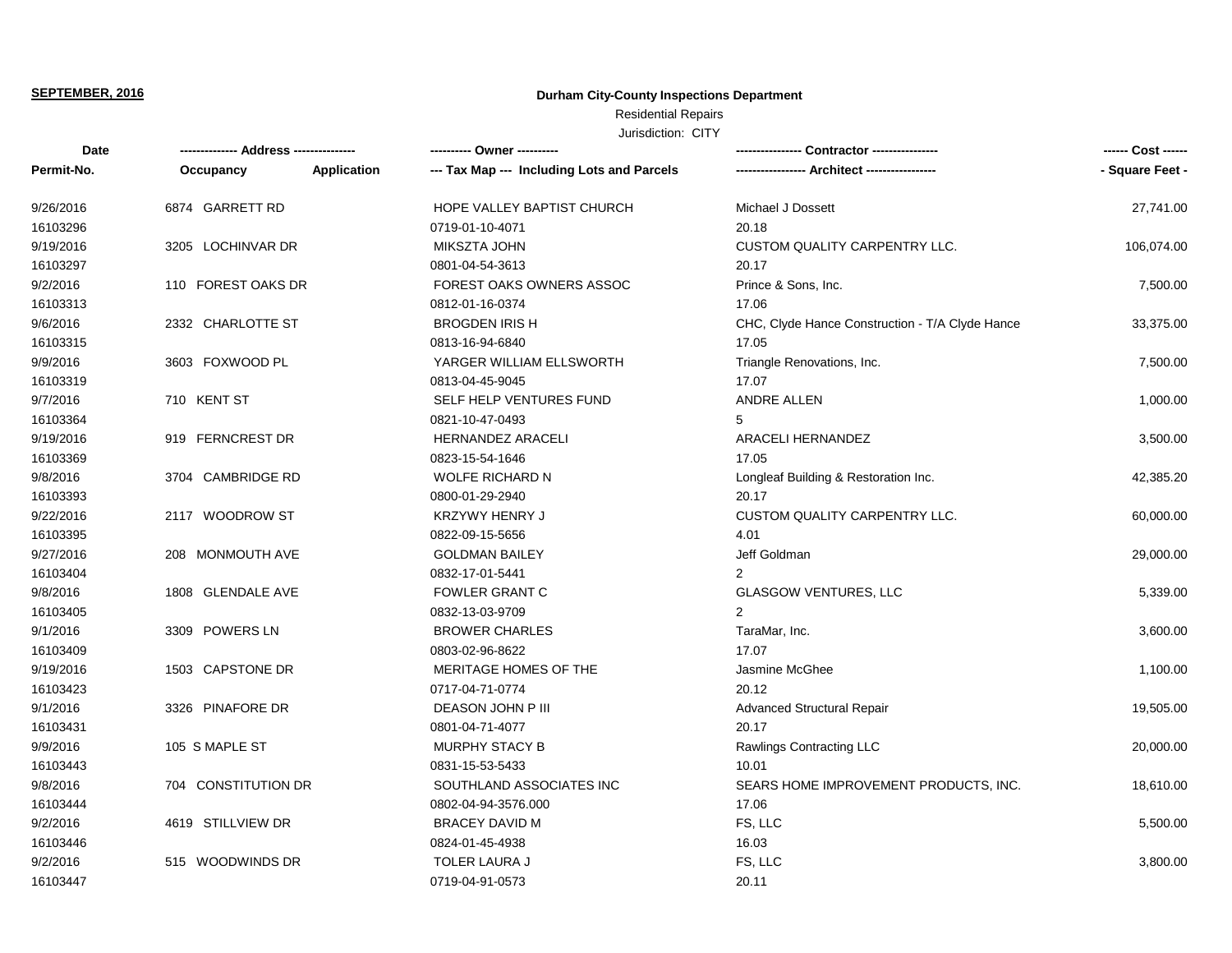# **Durham City-County Inspections Department**

# Residential Repairs

| Date       |                          |                    | ---------- Owner ----------                |                                                          | ------ Cost ------ |
|------------|--------------------------|--------------------|--------------------------------------------|----------------------------------------------------------|--------------------|
| Permit-No. | Occupancy                | <b>Application</b> | --- Tax Map --- Including Lots and Parcels |                                                          | - Square Feet -    |
| 9/12/2016  | 200 E LAVENDER AVE       |                    | BELTRAN PEDRO MARTINEZ                     | <b>Pedro Martinez</b>                                    | 1,100.00           |
| 16103460   |                          |                    | 0832-09-27-2481                            | 1.01                                                     |                    |
| 9/28/2016  | 4019 TROTTER RIDGE RD    |                    | HERROD JAMES LEON                          | <b>Wilson Construction, Mike</b>                         | 7,000.00           |
| 16103468   |                          |                    | 0719-03-12-2901                            | 20.18                                                    |                    |
| 9/14/2016  | 903 IREDELL ST           |                    | <b>BEAN LETTIE P EUBANKS ESTATE</b>        | McKeel, Zachary William                                  | 25,960.00          |
| 16103469   |                          |                    | 0822-14-33-3360                            | 4.02                                                     |                    |
| 9/8/2016   | 2307 SHALLOWFORD LN      |                    | <b>BRUSSEAU GREGORY</b>                    | FS, LLC                                                  | 4,800.00           |
| 16103471   |                          |                    | 0708-03-43-1971                            | 20.12                                                    |                    |
| 9/21/2016  | 2417 WRIGHTWOOD AVE      |                    | FURIN DAVID M                              | <b>DAVID FURIN</b>                                       | 5,000.00           |
| 16103477   |                          |                    | 0811-16-93-2859                            | 6                                                        |                    |
| 9/30/2016  | 1406 JAMES ST            |                    | <b>CURTIS CECIL MARTIN JR</b>              | VALUE BUILDING SERVICES, INC.                            | 40,000.00          |
| 16103486   |                          |                    | 0821-13-13-9869                            | 6                                                        |                    |
| 9/19/2016  | 1304 SOUTH ST            |                    | HARRIS LANE GROUP LLC THE                  | CHASE BUILDING COMPANY                                   | 61,600.00          |
| 16103492   |                          |                    | 0821-19-72-4042                            | 13.01                                                    |                    |
| 9/8/2016   | 4315 HOPE VALLEY RD      |                    | <b>SHAIN DARA</b>                          | Dara Shain                                               | 7,300.00           |
| 16103498   |                          |                    | 0719-03-43-2457                            | 20.07                                                    |                    |
| 9/8/2016   | 705 HOLLOWAY ST          |                    | 705HOLLOWAY LLC                            | <b>Advanced Structural Repair</b>                        | 27,150.00          |
| 16103504   |                          |                    | 0831-10-27-8025                            | 11                                                       |                    |
| 9/19/2016  | 322 NORTH WATERS EDGE DR |                    | PIDGEON SHANE                              | ROBCO FENCE AND DECK LLC                                 | 17,500.00          |
| 16103506   |                          |                    | 0850-01-39-9848                            | 18.05                                                    |                    |
| 9/19/2016  | 1212 RUFFIN ST           |                    | HAGERTY LAURA LYNN                         | ROCHESTER CONTRACTING NETWORK CORP.                      | 18,486.00          |
| 16103508   |                          |                    | 0822-16-83-7276                            | 3.02                                                     |                    |
| 9/9/2016   | 1010 N GREGSON ST        |                    | <b>MITCHELL KATE T</b>                     | W. D. OSBORNE GENERAL CONTRACTOR, INC.                   | 6,000.00           |
| 16103509   |                          |                    | 0822-15-72-2735                            | 3.02                                                     |                    |
| 9/27/2016  | 1300 W CLUB BLVD         |                    | <b>WILSON JENNIFER A</b>                   | Cheryl Sampson                                           | 50,000.00          |
| 16103510   |                          |                    | 0822-11-55-6157                            | 3.01                                                     |                    |
| 9/14/2016  | 4821 KENDRIDGE DR        |                    | DAVIS REALTY & AUCTION COMPANY             | Davis, Richard Douglas                                   | 50,000.00          |
| 16103514   |                          |                    | 0814-02-97-1449                            | 16.04                                                    |                    |
| 9/19/2016  | 3408 GUESS RD            |                    | LITTLE MAN REPAIRS LLC                     | Kevin S. Murillo                                         | 15,700.00          |
| 16103520   |                          |                    | 0823-13-13-0613                            | 17.05                                                    |                    |
| 9/12/2016  | 2936 CHAPEL HILL RD      |                    | CHAMIEC-CASE LINDA                         | Linda Chamiec-Case                                       | 8,900.00           |
| 16103521   |                          |                    | 0810-08-77-8725                            | 20.15                                                    |                    |
| 9/21/2016  | 10 SOUTHAMPTON PL        |                    | MCDONALD EDWARD D JR                       | Patio Enclosures, Inc. of Raleigh - Carolina Enclosures, | 42,691.00          |
| 16103523   |                          |                    | 0813-03-02-9620                            | 17.07                                                    |                    |
| 9/22/2016  | 511 VALLEYMEDE DR        |                    | PAHL BENJAMIN                              | Ben Pahl                                                 | 7,900.00           |
| 16103534   |                          |                    | 0727-01-05-0459                            | 20.12                                                    |                    |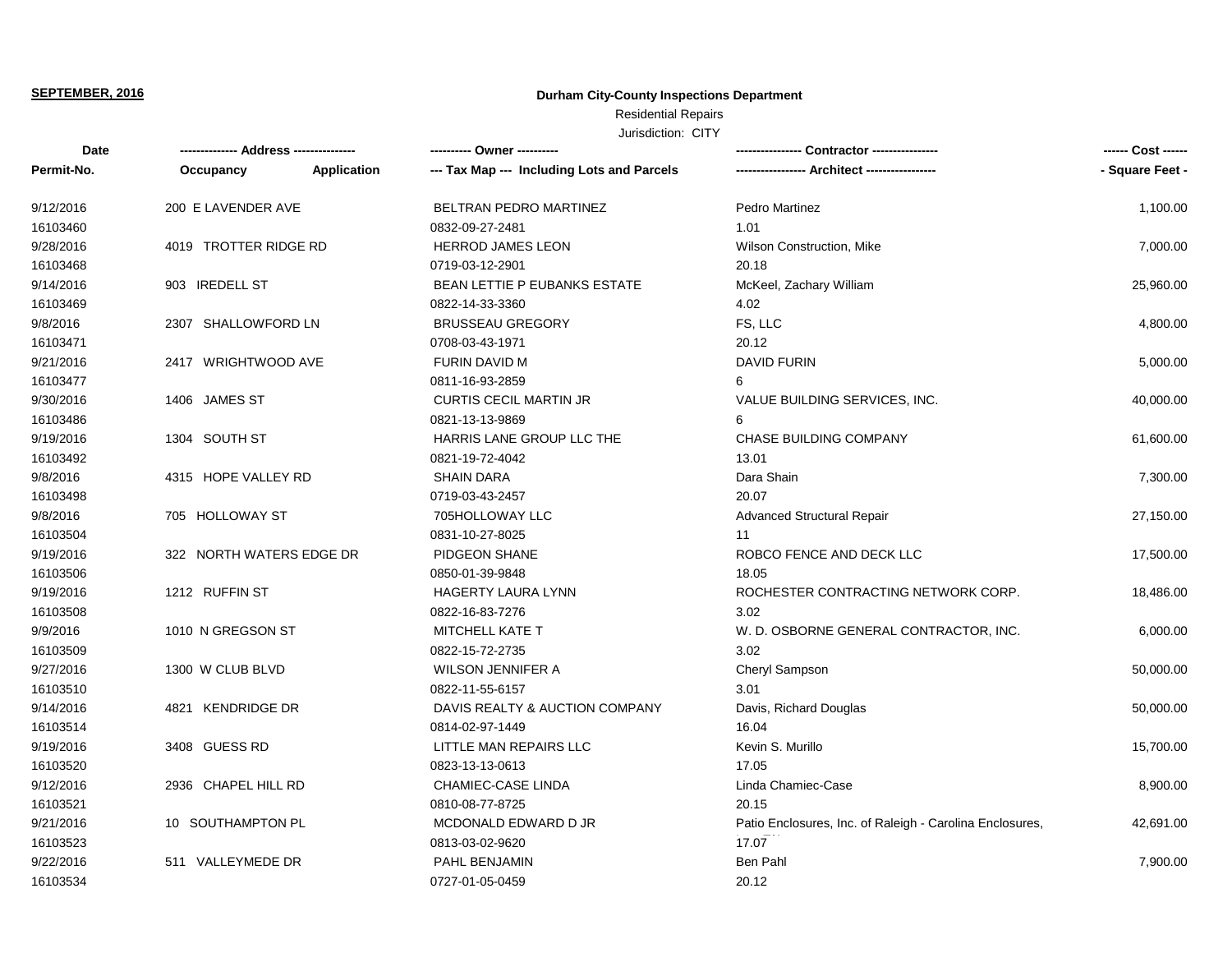# **Durham City-County Inspections Department**

# Residential Repairs

| Date       | -------------- Address --------------- |                    | ---------- Owner ----------                |                                        | ------ Cost ------ |
|------------|----------------------------------------|--------------------|--------------------------------------------|----------------------------------------|--------------------|
| Permit-No. | Occupancy                              | <b>Application</b> | --- Tax Map --- Including Lots and Parcels | -- Architect ------------              | - Square Feet -    |
| 9/14/2016  | 5 CUSTER CIR                           |                    | FENNELL JOSEPH JENKINS                     | Sara Vermouth                          | 800.00             |
| 16103535   |                                        |                    | 0728-04-82-2343                            | 20.13                                  |                    |
| 9/12/2016  | 616 CROSSING DR                        |                    | LUCAS JANA A                               | FS, LLC                                | 4,375.00           |
| 16103536   |                                        |                    | 0850-02-67-1944                            | 18.05                                  |                    |
| 9/19/2016  | 813 N BUCHANAN BLVD                    |                    | <b>GORFKLE KENNETH M</b>                   | Samuel S. Floyd                        | 8,000.00           |
| 16103537   |                                        |                    | 0822-15-52-8757                            | 3.01                                   |                    |
| 9/14/2016  | 406 GREEN ST                           |                    | VAN SCOYOC ERIN ELIZABETH                  | MINERVA DESIGN & RENOVATION, LLC.      | 101,595.00         |
| 16103539   |                                        |                    | 0832-13-03-2091                            | 3.02                                   |                    |
| 9/12/2016  | 706 COLFAX ST                          |                    | ROBERTS DEBORAH B                          | FS, LLC                                | 13,100.00          |
| 16103540   |                                        |                    | 0831-17-12-5461                            | 13.01                                  |                    |
| 9/12/2016  | 3804 ST MARKS RD                       |                    | KULL FREDERICK C                           | FS, LLC                                | 10,850.00          |
| 16103541   |                                        |                    | 0719-01-19-9541                            | 20.08                                  |                    |
| 9/22/2016  | 43 BEVERLY DR                          |                    | AREPALLY GOWTHAMI                          | Jolley Builders LLC, Steve             | 70,000.00          |
| 16103544   |                                        |                    | 0821-07-60-1080                            |                                        |                    |
| 9/16/2016  | 4011 TANAGER TRL                       |                    | YOUNG JEFFREY W                            | Jolley Builders LLC, Steve             | 22,000.00          |
| 16103550   |                                        |                    | 0719-02-65-8852                            | 20.07                                  |                    |
| 9/16/2016  | 8028 ROSEMONT PKWY                     |                    | <b>GARMAN HOMES LLC</b>                    | AKR Builders - Shane Edward Trent, T/A | 3,000.00           |
| 16103551   |                                        |                    | 0727-03-14-5243                            | 20.12                                  |                    |
| 9/29/2016  | 800 TAYLOR ST                          |                    | LRC CORDOBA LLC                            | RCI Builders, Inc.                     | 311,200.00         |
| 16103564   |                                        |                    | 0831-10-25-6639                            | 11                                     |                    |
| 9/21/2016  | 1504 N DUKE ST                         |                    | PETTIFORD VERONICA D                       | SPANGLER RESTORATION                   | 29,000.00          |
| 16103565   |                                        |                    | 0822-16-84-0421                            | 3.02                                   |                    |
| 9/28/2016  | 3207 FAYETTEVILLE ST                   |                    | NK MANAGEMENT LLC                          | <b>NED KHAN</b>                        | 3,000.00           |
| 16103567   |                                        |                    | 0820-15-64-7501                            | 20.09                                  |                    |
| 9/14/2016  | 3015 WILD MEADOW DR                    |                    | HUDSON JOHN P                              | Advanced Structural Repair             | 8,655.00           |
| 16103572   |                                        |                    | 0813-16-83-7364                            | 17.07                                  |                    |
| 9/28/2016  | 3433 DOVER RD                          |                    | ALSTON VERNETTA RINOA                      | Turnlight Partners Ltd.                | 7,231.25           |
| 16103573   |                                        |                    | 0810-18-41-5769                            | 20.08                                  |                    |
| 9/16/2016  | 5025 WINEBERRY DR                      |                    | <b>QUAMMEN CORY WAYNE</b>                  | Cory Quammen                           | 450.00             |
| 16103575   |                                        |                    | 0727-01-29-9990                            | 20.12                                  |                    |
| 9/21/2016  | 2302 PEAR TREE LN                      |                    | WASHINGTON DONALD L SR                     | Probuiltco, LLC                        | 3,500.00           |
| 16103580   |                                        |                    | 0739-02-68-4736                            | 20.14                                  |                    |
| 9/21/2016  | 2002 COPPER LEAF PKWY                  |                    | <b>MCGRUDER RUEBEN</b>                     | Rueben McGruder                        | 2,200.00           |
| 16103581   |                                        |                    | 0850-03-20-1038                            | 18.05                                  |                    |
| 9/21/2016  | 3719 DAIRY POND PL                     |                    | CHETWOOD JAMES F III                       | Wood, Danny O.                         | 83,600.00          |
| 16103582   |                                        |                    | 0813-03-43-1968                            | 17.07                                  |                    |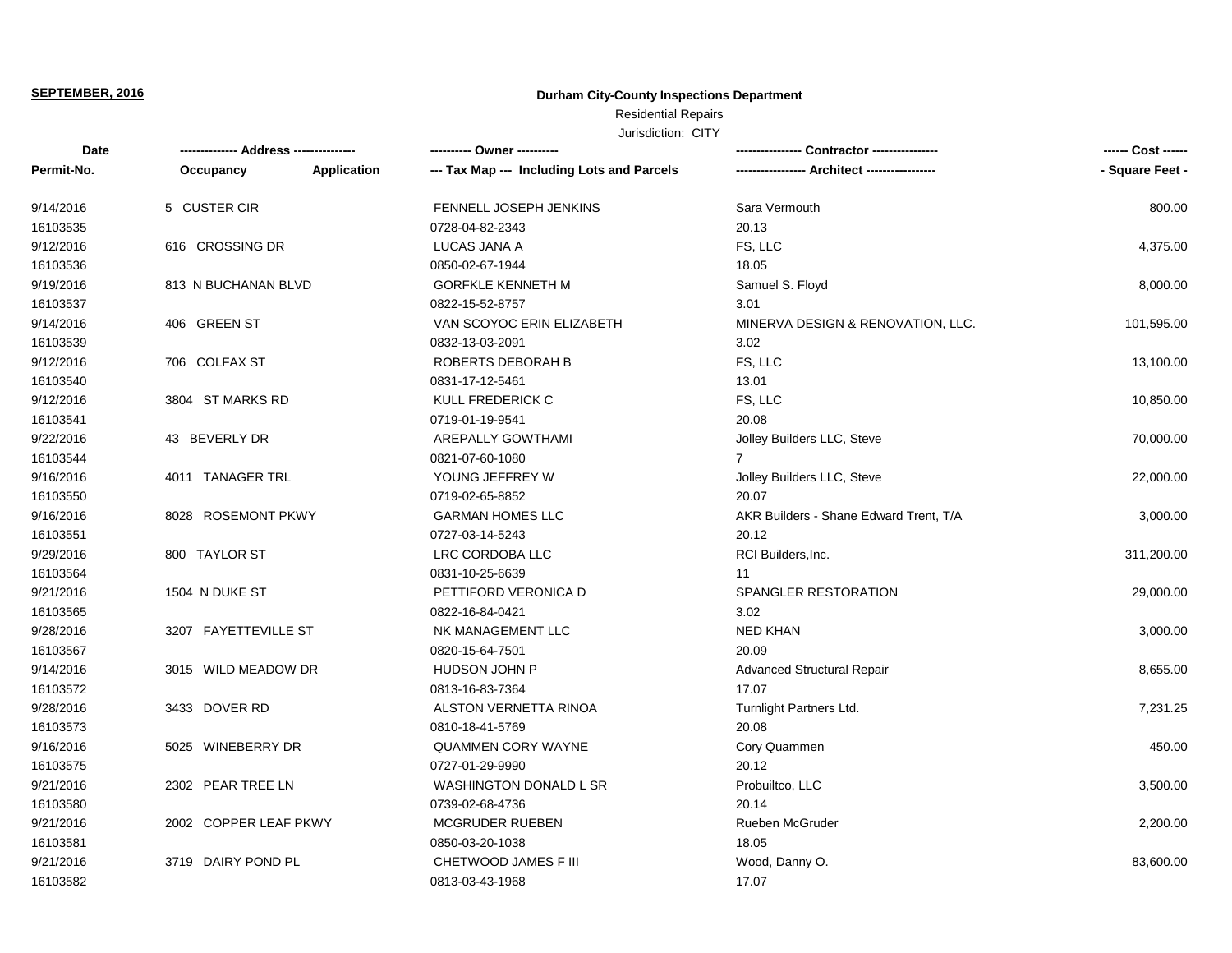# **Durham City-County Inspections Department**

# Residential Repairs

| Date       | ------------- Address --------------- |                    | ---------- Owner ----------                |                                        | ------ Cost ------ |
|------------|---------------------------------------|--------------------|--------------------------------------------|----------------------------------------|--------------------|
| Permit-No. | Occupancy                             | <b>Application</b> | --- Tax Map --- Including Lots and Parcels |                                        | - Square Feet -    |
| 9/21/2016  | 11 GATESWAY CT                        |                    | RATLIFF JEZALI A                           | Cornerstone Foundation Repair          | 3,500.00           |
| 16103583   |                                       |                    | 0800-02-57-2436                            | 20.17                                  |                    |
| 9/27/2016  | 305 N GUTHRIE AVE                     |                    | NEW URBAN PROPERTIES LLC                   | New Urban Properties                   | 21,950.00          |
| 16103586   |                                       |                    | 0831-15-64-4636                            | 10.01                                  |                    |
| 9/22/2016  | 3704 KILGO DR                         |                    | <b>LABATE ANTHONY J</b>                    | KANNE CONTRACTING, LLC                 | 16,000.00          |
| 16103603   |                                       |                    | 0801-03-32-2497                            | 20.17                                  |                    |
| 9/19/2016  | 74 STONE HILL CT                      |                    | SEGEE BEVERLY ANN                          | <b>Cornerstone Foundation Repair</b>   | 4,000.00           |
| 16103605   |                                       |                    | 0823-07-78-1486                            | 17.10                                  |                    |
| 9/30/2016  | 1203 SUMMERVILLE LN                   |                    | ALTHISAR HENRY M JR                        | HUGHES CONTRACTING INC                 | 84,585.00          |
| 16103607   |                                       |                    | 0836-04-94-4869                            | 21                                     |                    |
| 9/21/2016  | 103 COFIELD CIR                       |                    | HOPE VALLEY TOWNHOMES LLC                  | Carolina Customized Int LLC            | 7,700.00           |
| 16103611   |                                       |                    | 0719-03-32-6696                            | 20.08                                  |                    |
| 9/22/2016  | 1011 MEDINA ST                        |                    | CRAWFORD-CLAIBORNE GWENDOLYN               | KINGSFORD HOME IMPROVEMENT             | 7,050.00           |
| 16103617   |                                       |                    | 0830-03-03-2611                            | 20.09                                  |                    |
| 9/19/2016  | 3511 OLD CHAPEL HILL RD               |                    | WILLIAMS CHRISTOPHER JAMES                 | PERRY, RICHARD L.                      | 15,000.00          |
| 16103619   |                                       |                    | 0810-15-53-1370                            | 20.07                                  |                    |
| 9/19/2016  | 1947 CHEEK RD                         |                    | <b>WILFONG JAMES ALLAN</b>                 | James Wilfong                          | 1,000.00           |
| 16103628   |                                       |                    | 0842-17-01-5391                            | 18.01                                  |                    |
| 9/29/2016  | 5501 WOODBERRY RD                     |                    | <b>WHITTINGTON DAWAYNE</b>                 | 2SL DESIGN BUILD, LLC                  | 1,000.00           |
| 16103629   |                                       |                    | 0709-02-87-3739                            | 20.18                                  |                    |
| 9/19/2016  | 7115 NC 751 HWY                       |                    | <b>REA RESIDENTIAL INC</b>                 | Aleman, Edvin Amado                    | 1,000.00           |
| 16103630   |                                       |                    | 0718-01-18-6411                            | 20.12                                  |                    |
| 9/19/2016  | 111 E LYNCH ST                        |                    | <b>WARD MELEA</b>                          | THE RESTORATION HOUSE OF RALEIGH, LLC. | 27,000.00          |
| 16103637   |                                       |                    | 0832-17-11-7627                            | $\mathfrak{p}$                         |                    |
| 9/19/2016  | 1601 SHAWNEE ST                       |                    | PENNINGTON REID L                          | CAROLINA RESTORATION SERVICES          | 23,600.00          |
| 16103640   |                                       |                    | 0832-18-22-6152                            | $\overline{2}$                         |                    |
| 9/19/2016  | 626 SWIFT CREEK XING                  |                    | TOLL NC LP                                 | MK STICKBUILDERS LLC                   | 6,500.00           |
| 16103643   |                                       |                    | 0717-02-75-4607                            | 20.12                                  |                    |
| 9/19/2016  | 100 STURDIVANT RD                     |                    | MOORE SCOTT MATTHEW                        | FS, LLC                                | 5,600.00           |
| 16103663   |                                       |                    | 0812-01-06-9016                            | 17.06                                  |                    |
| 9/19/2016  | 521 HOLLOWAY ST                       |                    | HANNA KENNETH EUGENE                       | FS, LLC                                | 2,000.00           |
| 16103665   |                                       |                    | 0831-09-27-0004                            | 11                                     |                    |
| 9/19/2016  | 2532 SEVIER ST                        |                    | <b>SCHULER TODD</b>                        | FS, LLC                                | 2,850.00           |
| 16103678   |                                       |                    | 0811-15-62-2827                            | 6                                      |                    |
| 9/28/2016  | 2414 STATE ST                         |                    | DENTREMONT GENEVIEVE                       | Genevievve d'Entremont                 | 5,000.00           |
| 16103679   |                                       |                    | 0832-10-36-3469                            | 1.01                                   |                    |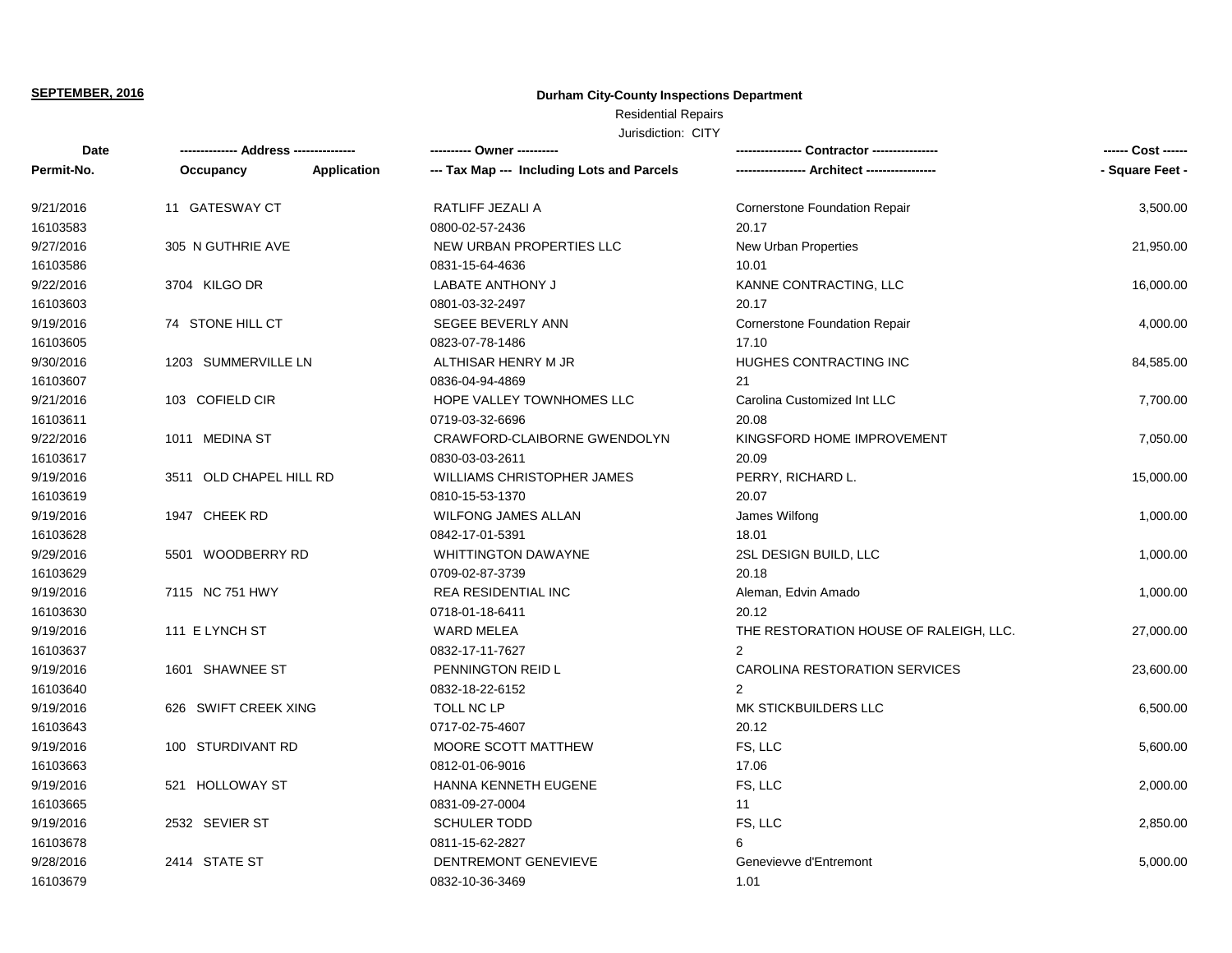# **Durham City-County Inspections Department**

# Residential Repairs

| Date       |                     |                    | ---------- Owner ----------                | Contractor ---------------           | ------ Cost ------ |
|------------|---------------------|--------------------|--------------------------------------------|--------------------------------------|--------------------|
| Permit-No. | Occupancy           | <b>Application</b> | --- Tax Map --- Including Lots and Parcels |                                      | - Square Feet -    |
| 9/23/2016  | 1206 N ELIZABETH ST |                    | <b>BLECHER JUSTIN R</b>                    | Sierra Structures, Inc.              | 3,775.00           |
| 16103689   |                     |                    | 0832-17-20-3652                            | 2                                    |                    |
| 9/22/2016  | 2911 SPARGER RD     |                    | TILLEY ALAN WAYNE                          | <b>Allan Tilley</b>                  | 1,000.00           |
| 16103691   |                     |                    | 0803-02-56-0218                            | 17.07                                |                    |
| 9/22/2016  | 3509 SHADY CREEK DR |                    | MARKELLO ALEXANDRA                         | FS, LLC                              | 3,300.00           |
| 16103708   |                     |                    | 0719-03-43-4211                            | 20.07                                |                    |
| 9/23/2016  | 12 STREAMVIEW CT    |                    | OBRIEN JOHN WILLIAM                        | Erik Reavely - Custom Home Finishing | 7,135.00           |
| 16103711   |                     |                    | 0719-04-62-4182                            | 20.11                                |                    |
| 9/28/2016  | 3410 COLE MILL RD   |                    | <b>KING CHRISTINE</b>                      | Christine A King                     | 1,600.00           |
| 16103722   |                     |                    | 0803-02-96-0448                            | 17.07                                |                    |
| 9/28/2016  | 3 NORTH RIDGE PL    |                    | <b>CUTRIGHT GARRY II</b>                   | <b>Garry Cutright</b>                | 16,000.00          |
| 16103726   |                     |                    | 0803-02-77-0568                            | 17.07                                |                    |
| 9/30/2016  | 2316 W CLUB BLVD    |                    | SKOWRONEK CHRISTOPHER C                    | A.G. BUILDERS                        | 14,000.00          |
| 16103727   |                     |                    | 0822-09-05-3522                            | 4.01                                 |                    |
| 9/29/2016  | 2 GRAY BLUFF PL     |                    | SWAMINATHAN MADHAV                         | HOMES BY DICKERSON, INC.             | 10,125.00          |
| 16103728   |                     |                    | 0813-02-68-2746                            | 17.07                                |                    |
| 9/29/2016  | 714 LINDLEY DR      |                    | <b>MARTINEZ TOMAS MEDINA</b>               | <b>Tomas Medina Martinez</b>         | 17,000.00          |
| 16103747   |                     |                    | 0841-19-50-6808                            | 18.02                                |                    |
| 9/28/2016  | 3613 BARN VIEW PL   |                    | SCHWARTZ JOHN A                            | <b>Crawlspace Doctor</b>             | 11,500.00          |
| 16103749   |                     |                    | 0813-04-63-2037                            | 17.07                                |                    |
| 9/28/2016  | 603 LINWOOD AVE     |                    | LCCP JOINT VENTURE GROUP LLC               | Leroy R. Hardy                       | 8,000.00           |
| 16103750   |                     |                    | 0831-17-02-2172                            | 13.01                                |                    |
| 9/29/2016  | 2503 WHITE OAK AVE  |                    | SIMPSON SAMUEL                             | <b>Aubrey Pruitt</b>                 | 2,000.00           |
| 16103752   |                     |                    | 0820-07-68-6133                            | 13.04                                |                    |
| 9/29/2016  | 803 ELLIS RD        |                    | NICHOLSON W HENRY                          | RIGGS-HARROD BUILDERS                | 1,000.00           |
| 16103760   |                     |                    | 0830-12-87-9067                            | 20.14                                |                    |
| 9/29/2016  | 1004 W TRINITY AVE  |                    | <b>WRAY GREGORY A</b>                      | <b>Coped Corners Carpentry</b>       | 11,900.00          |
| 16103764   |                     |                    | 0822-19-71-0034                            | 3.02                                 |                    |
| 9/28/2016  | 709 HOLLOWAY ST     |                    | INNOVATIVE HOME INVESTMENT LLC             | FS, LLC                              | 14,120.00          |
| 16103766   |                     |                    | 0831-10-27-9154                            | 11                                   |                    |
| 9/28/2016  | 46 GREEN MILL LN    |                    | KHO SHERRY C                               | CORE HOME SOLUTIONS, INC.            | 61,043.00          |
| 16103790   |                     |                    | 0810-16-72-7586                            | 20.07                                |                    |
| 9/28/2016  | 1518 N MIAMI BLVD   |                    | LEONARD BENJAMIN STEWART                   | Mario Leonard                        | 1,100.00           |
| 16103796   |                     |                    | 0831-07-69-6632                            | 10.02                                |                    |
| 9/28/2016  | 5 SILVERTON CT      |                    | <b>WILLIS EDWARD J JR</b>                  | Team Plata LLC                       | 5,050.00           |
| 16103801   |                     |                    | 0718-02-99-5191                            | 20.11                                |                    |